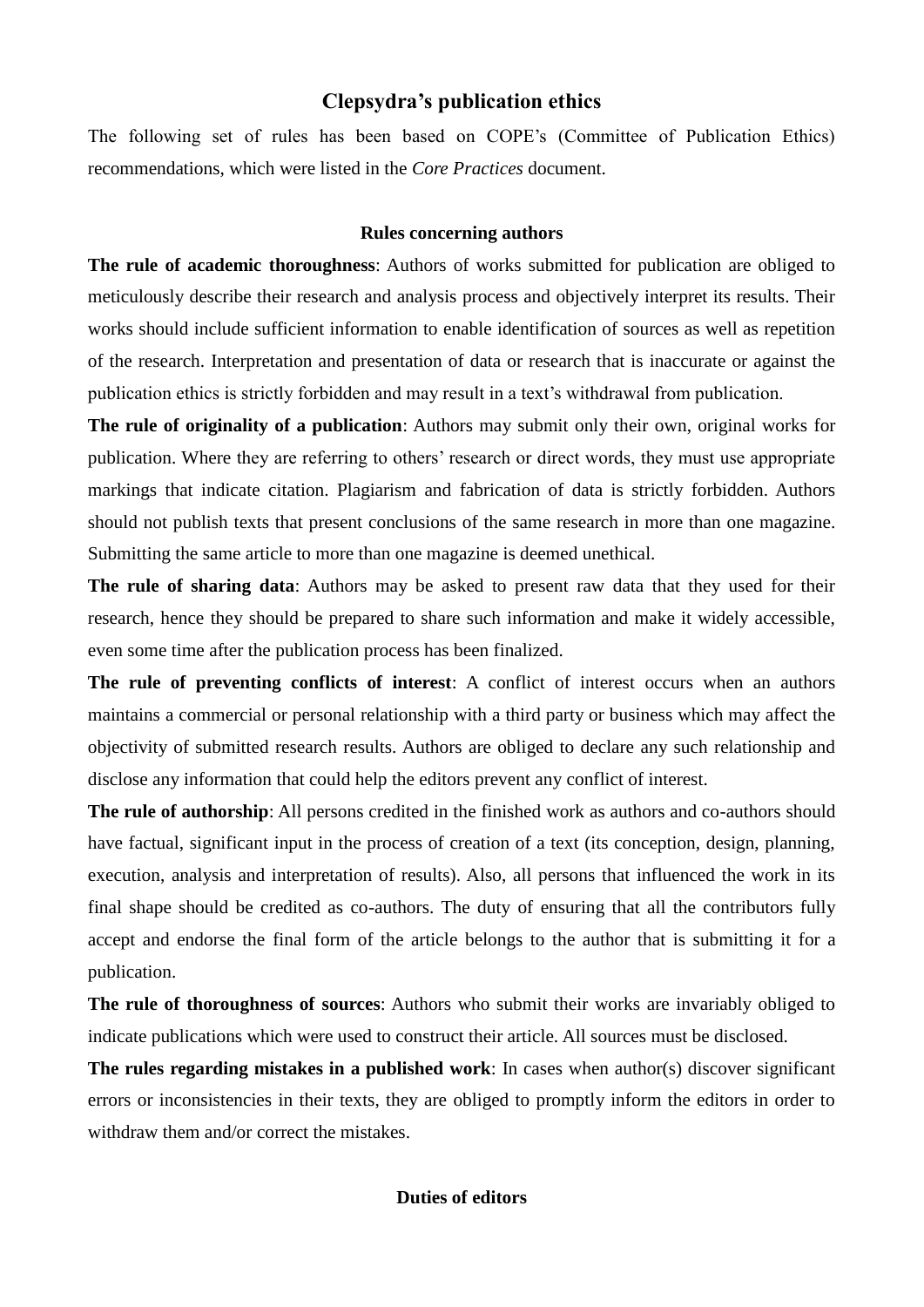**Responsibility**: The editorial board decides which of the submitted texts shall be published and takes responsibility for the entire content of the magazine. The editorial board ensures that the distributed contents are coherent, precludes any scientific or ethical compromises and is always inclined to publish corrections, *erratas*, and amendments when needed.

**The rule of** *fair play*: Submitted texts are assessed solely on their factual value. Factors such as age, gender, race, sexual orientation, faith, nationality, ethnicity and political beliefs by no means affect the evaluation.

**The rule of confidentiality**: Editors treat all papers as confidential, therefore they cannot pass on any information concerning their contents to unauthorized persons. The only persons who are authorized to possess such information are: the authors, selected reviewers, authorized editors, members of the editorial board and the publisher.

**Complaints and appeals**: Anyone with the slightest suspicion of an abuse of ethical rules in a published text (e.g. manipulation and fabrication of sources, plagiarism, duplicate publication, inaccurate research) are asked to appropriately inform the editors of the magazine of such suspicion. A report regarding the aforementioned transgressions should contain details of the object and subject of the transgression.

**Verification of already published materials and preventing conflicts of interest**: Editorial board, in accordance with COPE's guidelines, may withdraw an article from publication, express concerns regarding its content or induce corrections to the already published materials. Unpublished articles cannot be used by members of the editorial board or any other persons involved in the publication procedures without the written permission of their authors.

**Decisions regarding publication**: Editorial board is responsible for deciding to accept or reject texts that have been submitted for publication. When making such decisions, the following factors are deemed the most crucial: the academic significance of the work, originality of the assumed take, clarity, and compliance with the magazine's profile. Team of editors always undertakes internal formal and preliminary content-related verification of submitted texts, after which they determine whether to forward the articles for an external review.

**The rule of academic thoroughness**: Members of the editorial team are obliged to keep the integrity of submitted materials in terms of their academic thoroughness. With that in mind, they may make appropriate corrections, and, in cases of suspecting dishonest practices (plagiarism, falsification of results), decide to withdraw a text from publication.

Editors, when necessary, are always inclined to publish appropriate modifications, explanations, and apologies.

**Rejecting a text**: Submitted work can only be rejected as a result of a negative internal and/or external review which clearly states the reason behind preventing publication. Editorial board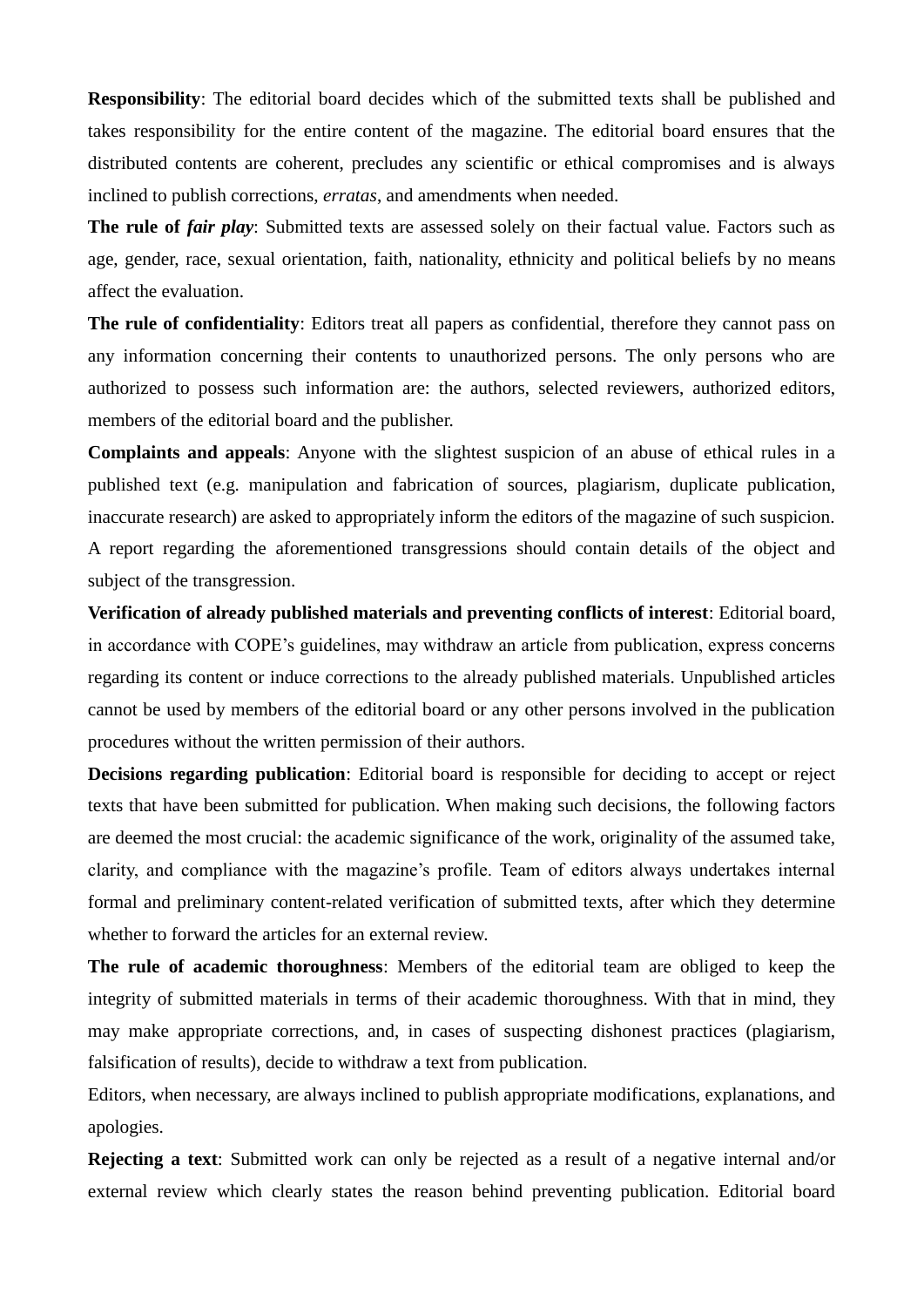always allows authors to modify and correct texts that were sent back and is ready to help their authors in improving them.

**Withdrawal of a text**: Team of editors may, even after the formal reviewing process, consider withdrawing a text from publication (at any stage of the publishing process) in the following cases:

- the existence of significant evidence that questions validity of the conclusions of a research, suggests fabrication of sources, or indicates unintentional mistakes (e.g. errors in calculations and methodology)
- conclusions of research have already been published elsewhere
- an article bears marks of plagiarism or breaches ethical rules

Announcement of withdrawal of a text is to be treated as a definite withdrawal of a text from publication. Such announcement must contain information about the author(s) (the headline should list at least the title(s) and full name(s) of the author(s)), and reasons (in order to distinguish unintentional errors from deliberate abuse) behind the decision to withdraw a text. Withdrawn texts shall not be removed from a published version of a magazine's issue, but the fact of the withdrawal shall be distinctly emphasized. Editors encourage everyone to send their opinions and remarks regarding the published material.

Members of the editorial team who submit their own texts for publication are subjected to the same internal and external reviewing process as any other author.

## **Rules concerning reviewers**

**Cooperation with the editorial board**: Reviewers participate in the works of the editorial team and have influence on editors' decisions. The team makes assessments regarding the content-related value of submitted texts, and hence select them, based on opinions of the reviewers.

**The rule of punctuality**: Reviewers are obliged to deliver reviews in due time. If for some reasons (content-related, lack of time) they are unable to meet the deadline or complete a review, they must promptly inform the editorial board of the fact.

**The rule of confidentiality**: All reviewed works are confidential, meaning that sharing them with unauthorised third parties is strictly forbidden.

**The rule of a double-blind review process**: Reviewer is not familiar with the identity of the author of the text they are reviewing, and vice versa. This rule aims to prevent any factors that could potentially affect the objectivity of judgement and relations within the academic milieu.

**The rule of maintaining standards of objectivity:** Reviewers should be kept impartial. Criticism aimed directly and personally towards authors is deemed inappropriate. Every observation made by the reviewer should be sufficiently justified.